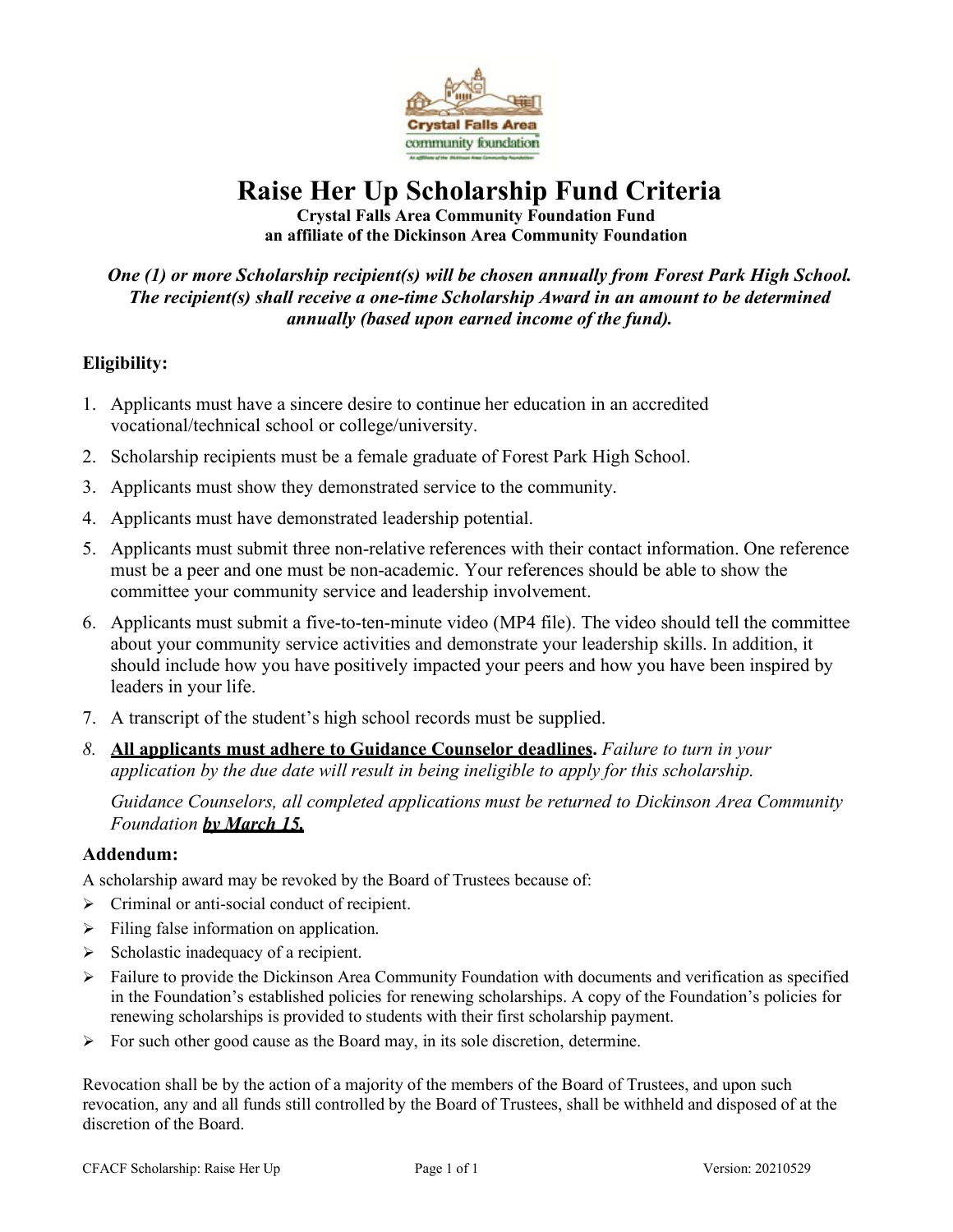

# *Raise Her Up Scholarship*

**Crystal Falls Area Community Foundation Fund an affiliate of the Dickinson Area Community Foundation**

| <b>Date</b>                                                                                                                                                                                                                                                                                                                                                                                                                                                                                                                                                                                                                                                  |  |  |
|--------------------------------------------------------------------------------------------------------------------------------------------------------------------------------------------------------------------------------------------------------------------------------------------------------------------------------------------------------------------------------------------------------------------------------------------------------------------------------------------------------------------------------------------------------------------------------------------------------------------------------------------------------------|--|--|
| <b>Full Name</b>                                                                                                                                                                                                                                                                                                                                                                                                                                                                                                                                                                                                                                             |  |  |
| <b>Street Address</b>                                                                                                                                                                                                                                                                                                                                                                                                                                                                                                                                                                                                                                        |  |  |
| <b>City ST ZIP Code</b>                                                                                                                                                                                                                                                                                                                                                                                                                                                                                                                                                                                                                                      |  |  |
| Home & Cell Phone                                                                                                                                                                                                                                                                                                                                                                                                                                                                                                                                                                                                                                            |  |  |
| <b>E-Mail (Required)</b>                                                                                                                                                                                                                                                                                                                                                                                                                                                                                                                                                                                                                                     |  |  |
| GPA:                                                                                                                                                                                                                                                                                                                                                                                                                                                                                                                                                                                                                                                         |  |  |
| Name of post-secondary institution you plan to attend:                                                                                                                                                                                                                                                                                                                                                                                                                                                                                                                                                                                                       |  |  |
| Have you applied for admission?                                                                                                                                                                                                                                                                                                                                                                                                                                                                                                                                                                                                                              |  |  |
| Have you been accepted?                                                                                                                                                                                                                                                                                                                                                                                                                                                                                                                                                                                                                                      |  |  |
| Please include the following with the application:                                                                                                                                                                                                                                                                                                                                                                                                                                                                                                                                                                                                           |  |  |
| Three non-relative references and their contact information. One reference must be a peer and<br>1.<br>one must be non-academic. They should include in the reference on your community service<br>and leadership.<br>Five-to-ten-minute video (MP4 file). Video should tell the committee about your<br>2.<br>involvement in community services and demonstrate your leadership skills. It should also<br>include how you positively impacted your peers and how you have been inspired by leaders<br>in your life.<br>3. Copy of high school transcripts.<br>Please have all the above returned in a sealed envelope.<br>4.<br><b>Application Deadline</b> |  |  |
| All applicants must adhere to the Guidance Counselor deadlines. Guidance counselors must<br>forward applications to Dickinson Area Community Foundation by March 15.                                                                                                                                                                                                                                                                                                                                                                                                                                                                                         |  |  |
| <b>Agreement and Signature</b>                                                                                                                                                                                                                                                                                                                                                                                                                                                                                                                                                                                                                               |  |  |
| By submitting this application, I affirm that the facts set forth in it are true and complete. I understand<br>any false statements, omissions, or other misrepresentations made by me on this application may result<br>in rejection of this application.                                                                                                                                                                                                                                                                                                                                                                                                   |  |  |
| Name (printed)                                                                                                                                                                                                                                                                                                                                                                                                                                                                                                                                                                                                                                               |  |  |
| Signature                                                                                                                                                                                                                                                                                                                                                                                                                                                                                                                                                                                                                                                    |  |  |
| Date                                                                                                                                                                                                                                                                                                                                                                                                                                                                                                                                                                                                                                                         |  |  |